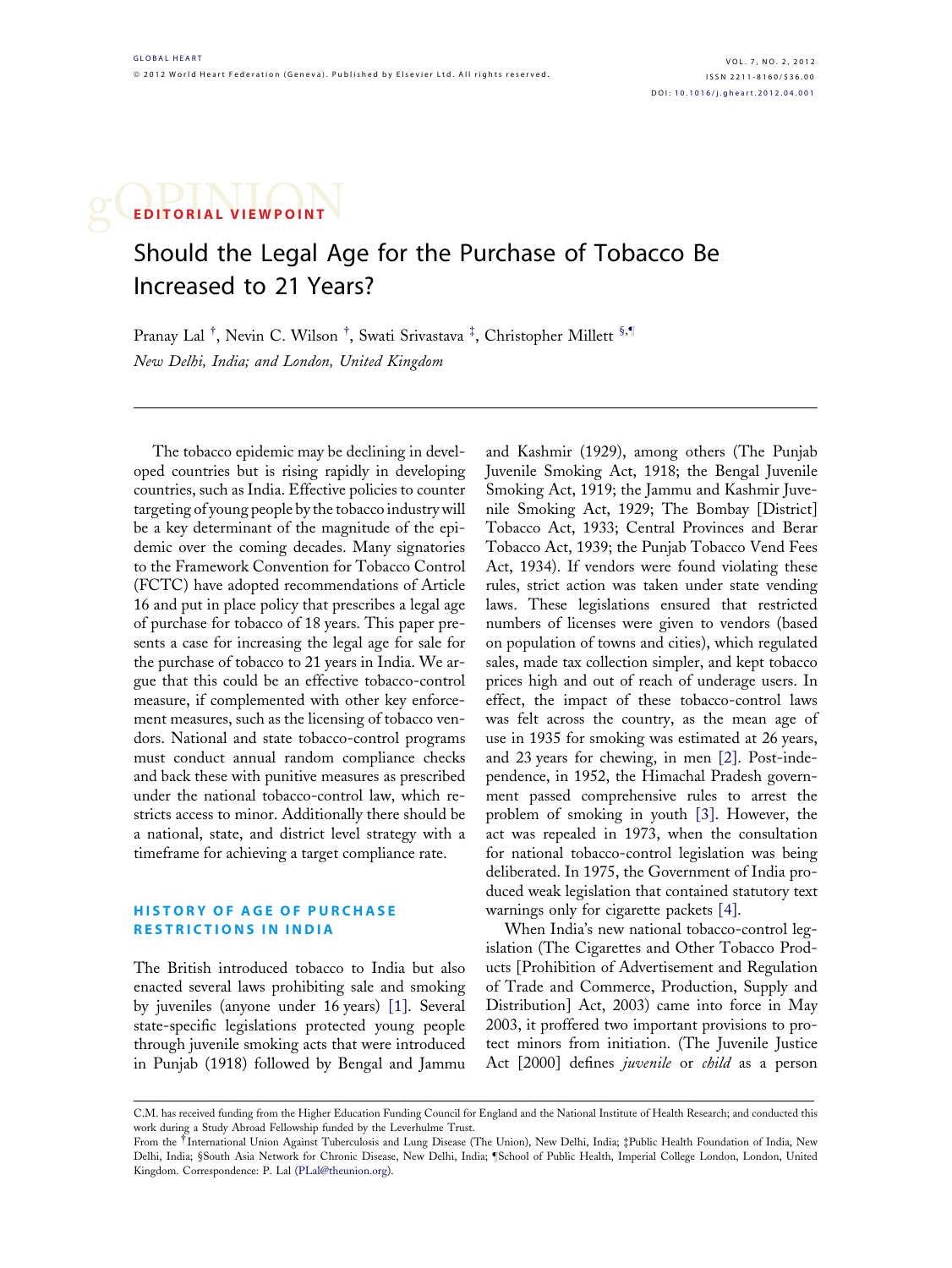<span id="page-1-0"></span>

| Age of<br>initiation<br>in years | As a % of total current daily<br>smokers (n) |         |          | As a % of total current less<br>than daily smokers (n) |         |         | As a % of total former<br>smokers (n) |         |         | As a % of total ever smokers (n) |          |          |
|----------------------------------|----------------------------------------------|---------|----------|--------------------------------------------------------|---------|---------|---------------------------------------|---------|---------|----------------------------------|----------|----------|
|                                  | M                                            | F       | т        | M                                                      | F       | т       | M                                     | F       | Т       | M                                | F        | Т        |
| < 18                             | 38.50                                        | 66.72   | 39.86    | 23.49                                                  | 58.30   | 29.60   | 48.85                                 | 82.48   | 51.99   | 38.41                            | 66.94    | 40.08    |
|                                  | (743.74)                                     | (64.97) | (808.71) | (26.14)                                                | (13.82) | (39.96) | (57.14)                               | (9.92)  | (67.07) | (829.25)                         | (89.730) | (918.99) |
| $18 - 21$                        | 39.20                                        | 18.88   | 38.22    | 50.89                                                  | 23.95   | 46.16   | 39.63                                 | 0.46    | 35.97   | 39.82                            | 17.78    | 38.53    |
|                                  | (757.16)                                     | (18.38) | (775.53) | (56.63)                                                | (5.68)  | (62.31) | (46.35)                               | (0.05)  | (46.41) | (859.71)                         | (23.84)  | (883.55) |
| >21                              | 22.30                                        | 14.41   | 21.92    | 25.62                                                  | 17.75   | 24.24   | 11.52                                 | 17.06   | 12.04   | 21.77                            | 15.28    | 21.39    |
|                                  | (430.72)                                     | (14.03) | (444.74) | (28.52)                                                | (4.21)  | (32.72) | (13.47)                               | (2.05)  | (15.53) | (469.98)                         | (29.47)  | (490.46) |
| Total                            | 100.00                                       | 100.00  | 100.00   | 100.00                                                 | 100.00  | 100.00  | 100.00                                | 100.00  | 100.00  | 100.00                           | 100.00   | 100.00   |
|                                  | (1931.62)                                    | (97.38) | (2,029)  | (111.29)                                               | (23.71) | (135)   | (116.97)                              | (12.03) | (129)   | (2158.95)                        | (134.05) | (2293)   |

who has not completed the 18th year of age. A child or minor is defined as any person below the age of 18 in the Indian Majority Act [1875] and its amendment of 1999.) Consistent with the FCTC, it prescribes that there shall be no sale to and by minors (under 18 years) and there shall be no sale of tobacco product within 100 yards of an educational institution. The onus of the sale remains with the seller. In reality, because it is difficult for sellers to ascertain the age of a young person, underage users continue to buy tobacco products. It is also a common practice in India for children and youth to buy tobacco products for their parents, relatives, and older friends. Apart from such social constraints, the legal challenge of relocating tobacco vendors and kiosks from around educational institutions was challenged in the courts by vendors and the tobacco industry. This has proven to be a stumbling block for effective implementation of these provisions, which have been resolved partially after prolonged court battles in 2011, when courts directed the states of Maharashtra and Karnataka to make educational institutions tobaccofree and move tobacco vendors from 100 yards around educational schools (Writ Petition numbers 6151 and 8763 (2005), Public Interest Litigation number 62 (2008) in the Mumbai High Court (2009); Writ petition 17958 (2009) in Karnataka High Court decided on March 29, 2011).

Prior to 2003, only a few state legislations such as Sikkim, Himachal Pradesh, Goa, Assam, Delhi, and Meghalaya specified the age of sale (not use, all specified 18 years except Goa, which prescribed 21). Therefore, nationally, there was no provision that prevented tobacco sale to minors. Only Goa has maintained a legal age of purchase of 21 years and has the lowest adult tobacco use (8.8%) in India. Despite the higher legal age of purchase, youth in Goa are initiated into tobacco use at a slightly younger age (mean age of initiation of ever daily tobacco users aged  $20-34$  years = 17.5 years) than the youth in neighboring states (mean for Western region = 18.4 years, Southern region = 18.6 years) and youths nationally (17.8 years) (Table 1).

The tobacco industry in India has prima facie supported the ban on sales to minor [\[5,6\]](#page-3-0). In 1991, The Tobacco Institute of India, which has the four largest cigarette producers in India as its members, proposed a voluntary code of advertising and sale, and mentioned restricting sale to minors, even though there were no legal provisions to monitor and enforce these [\[7\]](#page-4-0). In 2004, globally there were more than 130 Youth Smoking Prevention (YSP) programs in more than 70 countries funded by the tobacco industry [\[8\].](#page-4-0) However, YSP programs positioned ''adult messages'' to soon-to-beadults with the aim of recruiting the very large number of youth in developing countries into the habit. Youth in India are particularly targeted as the country is regarded as one of the last big untapped markets for multinational tobacco manufacturers [\[9\].](#page-4-0)

### THE CASE FOR INCREASING THE LEGAL AGE OF PURCHASE FOR TOBACCO TO 21 YEARS IN INDIA

Tobacco use is increasing among youth in India. Analysis of data from the second and third National Family Health Surveys found that the prevalence of smoking increased from 8.6% to 19.2% and chewing tobacco from 14.3% to 30% among men aged 15–24 years between 1998–1999 and 2005–2006 [N. Bhan, personal communication, May 2012]. The prevalence of smoking and chewing tobacco remained much the same among women over the period.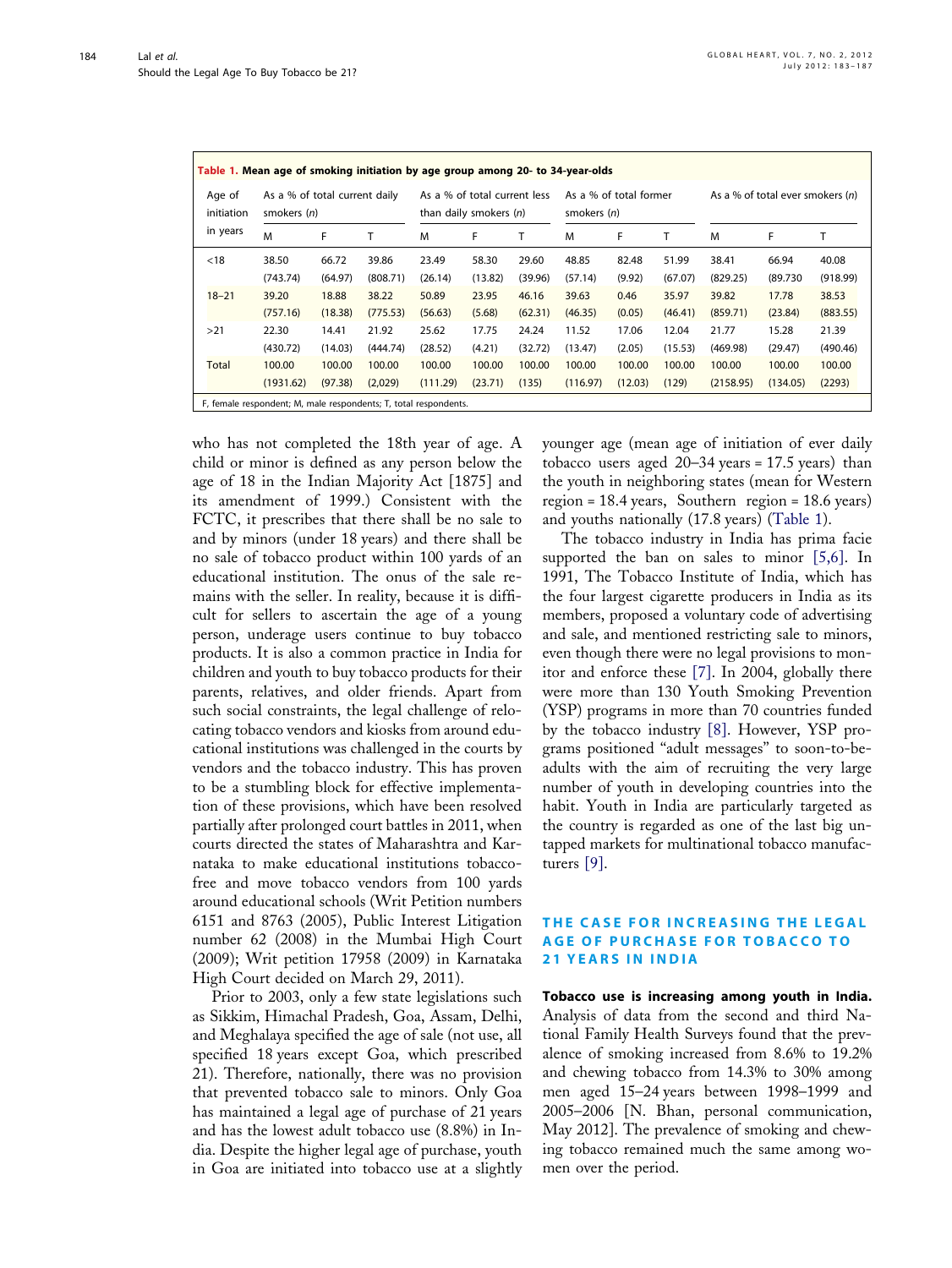| Age of<br>initiation<br>in years | As a % of total current daily<br>smokeless users (n) |          |           | As a % of total current less<br>than daily smokeless users (n) |          |          | As a % of total former<br>smokeless users (n) |         |         | As a % of total ever smokeless<br>users $(n)$ |           |           |
|----------------------------------|------------------------------------------------------|----------|-----------|----------------------------------------------------------------|----------|----------|-----------------------------------------------|---------|---------|-----------------------------------------------|-----------|-----------|
|                                  | M                                                    | F        | т         | M                                                              | F        | T        | M                                             | F       | т       | M                                             | F         |           |
| < 18                             | 39.24                                                | 49.97    | 41.65     | 25.86                                                          | 52.38    | 35.83    | 34.82                                         | 59.53   | 44.01   | 38.43                                         | 50.83     | 41.40     |
|                                  | (1230.17)                                            | (453.31) | (1683.48) | (45.19)                                                        | (55.12)  | (100.31) | (39.57)                                       | (40.10) | (79.66) | (1315.33)                                     | (548.62)  | (1863.96) |
| $18 - 21$                        | 35.53                                                | 20.65    | 32.19     | 36.10                                                          | 18.75    | 29.58    | 41.36                                         | 13.55   | 31.01   | 35.77                                         | 20.00     | 31.99     |
|                                  | (1113.89)                                            | (187.34) | (1301.23) | (63.09)                                                        | (19.73)  | (82.82)  | (47.01)                                       | (9.13)  | (56.14) | (1224.39)                                     | (215.87)  | (1440.25) |
| >21                              | 25.23                                                | 29.38    | 26.16     | 38.04                                                          | 28.88    | 34.60    | 23.82                                         | 26.92   | 24.97   | 25.80                                         | 29.17     | 26.61     |
|                                  | (790.78)                                             | (266.51) | (1057.28) | (66.48)                                                        | (30.39)  | (96.87)  | (27.07)                                       | (18.13) | (45.20) | (882.99)                                      | (314.80)  | (1197.79) |
| Total                            | 100.00                                               | 100.00   | 100.00    | 100.00                                                         | 100.00   | 100.00   | 100.00                                        | 100.00  | 100.00  | 100.00                                        | 100.00    | 100.00    |
|                                  | (3134.84)                                            | (907.16) | (4,042)   | (174.76)                                                       | (105.24) | (280)    | (113.64)                                      | (67.36) | (181)   | (3422.71)                                     | (1079.29) | (4,502)   |

Youth initiate tobacco use at an older age in India than in Europe and in North America. Data from the Global Adult Tobacco Survey (2009–2010) show that among the younger demographic (20 to 34-year-olds) almost two-thirds of ever tobacco users (of both smoked and smokeless products) initiated regular tobacco use above the age of 18 years. More than one-third of these users initiated regular tobacco use in the age group of 18–21 years. Statelevel analyses shows that 17 of 31 states and union territories had a mean age of initiation above 18 years. These data indicate that the existing legal age of tobacco purchase (18 years), even if enforced adequately, would have limited success in deterring regular tobacco-use initiation (Table 2).

These data suggest that smoking initiation occurs much later in India than in Europe and in North America. In the United Kingdom, twothirds (66%) of regular smokers start before the age of 18 and two-fifths (39%) start before the age of 16. Nearly all regular smokers (95%) start before the age of 25 [\[10\].](#page-4-0)

In Canada, most smokers begin daily smoking in their teens. In 1994–1995, 16% reported that their initiation to smoking started at age 13 or younger; 55% reported ages 14–17; and 15%, ages 18 or 19. Just 14% had started daily smoking at age 20 or older [\[11\]](#page-4-0). By 2005, the proportions had not changed significantly. For nearly 36.5% of current smokers, the age of initiation was between 5 and 14 years; 47.5% were initiated between 15 and 19 years; and nearly 13.5% started smoking at age 20 years and older [\[12\].](#page-4-0)

Evidence that age restrictions decrease underage access and tobacco use. Calls to increase the legal age for the purchase of tobacco pre-date the FCTC in many countries. For example, in the United States, this was proposed in the Surgeon General's 1994 report, although implementation was

inconsistent [\[13\]](#page-4-0). The first comprehensive evidence came from Canada in 1998 and showed that increasing the age of purchase was associated with delayed initiation, resulting in less-dependent smokers who were more likely to quit as adults [\[11\].](#page-4-0) Evidence from the United Kingdom has found that legislation implemented in 2007 to increase the age of purchase from 16 to 18 years was associated with significant additional reductions in youth smoking, in both poor and affluent groups [\[14\]](#page-4-0). An analysis from the United States suggests that even if increasing the age of purchase can reduce youth tobacco use by only 5%, it is likely to be as cost-effective as other prevention activities [\[15\].](#page-4-0)

Despite this evidence, there remains debate about the role that age restrictions should play in a comprehensive tobacco-control policy [\[16\].](#page-4-0) Some tobacco-control experts consider that restricting underage access should not be a major part of tobacco-control efforts [\[17\]](#page-4-0), whereas others argue that they are important in changing social norms and should remain part of a comprehensive tobacco-control programs [\[18–20\].](#page-4-0) A major point of departure for these two schools of thought is whether restricting access sends important messages about the community's disapproval of underage tobacco use [\[21,22\]](#page-4-0), or whether such measures reinforce the tobacco industry's ''smoking is a way to look adult'' message [\[23\].](#page-4-0)

#### CHALLENGES WITH IMPLEMENTATION

Most studies that review the effectiveness of programs and legislation that address underage access are entirely based on data from just four countries: the United States, the United Kingdom, Canada, and Australia [\[24\].](#page-4-0) All have mature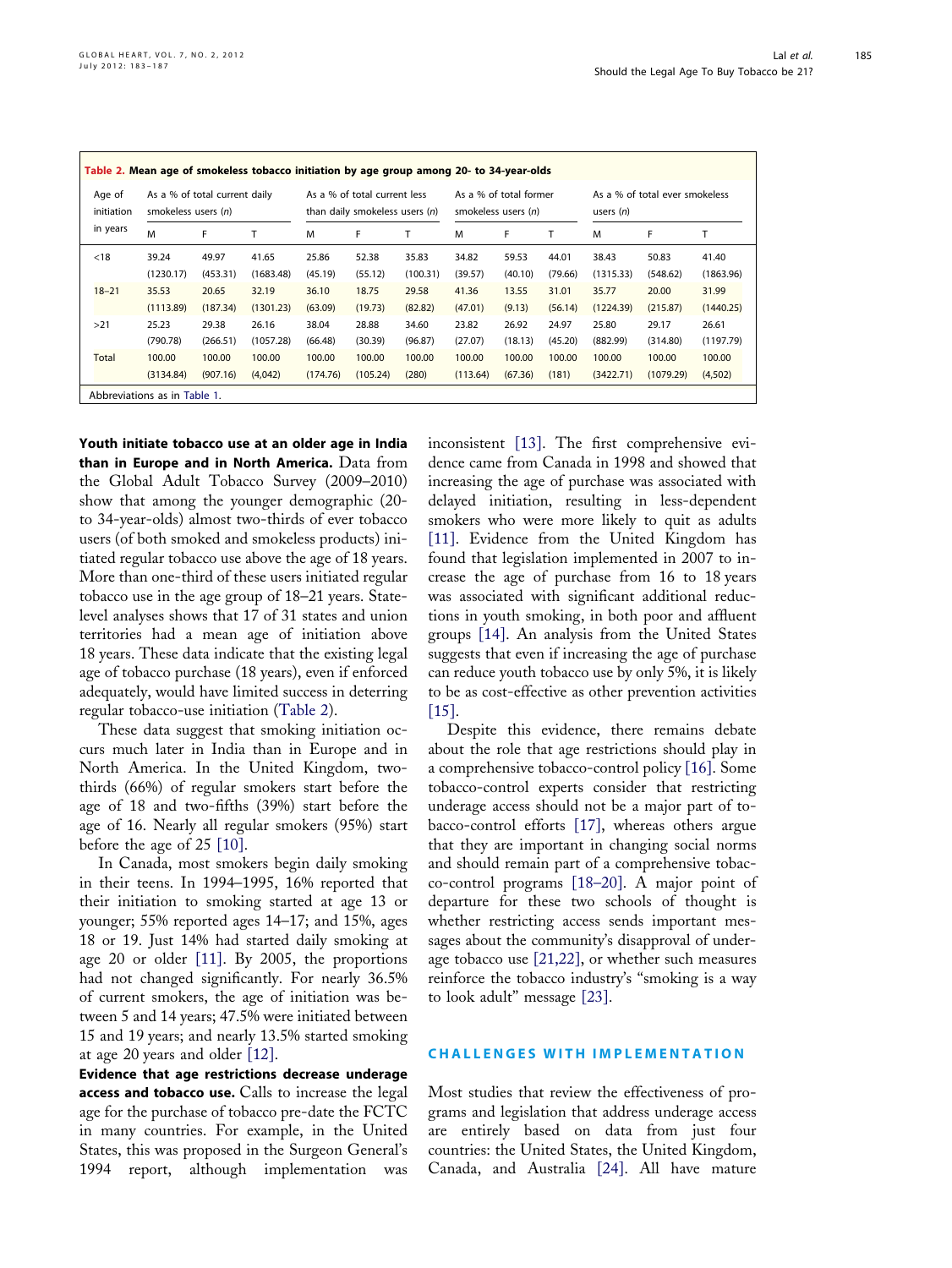<span id="page-3-0"></span>tobacco-control programs backed with strong legislation and enforcement. There are also few channels of informal sales as sales are tightly regulated locally. More importantly, there is widespread awareness within the community about the harms of tobacco, and there is sufficient support for tobacco control. This is not the case in most high-burden developing countries such as India, China, Russia, Indonesia, Bangladesh, among others. In many developing countries, tobacco products are sold through unlicensed outlets and informal markets, often by children themselves.

In reality, in most developing countries, enforcement of access rules is weak or negligible, and violations of sale to minors are huge. Enforcement may fail because profits from sales far outweigh the fines and punitive action against vendors. Going by estimates made by the Global Adult Tobacco Survey, every day, at least 99 million underage users buy tobacco products in India; yet until 2011, there has not been a single prosecution for illegal sale to minors. More than 76% of all tobacco sales happen through illegal, unlicensed vendors and kiosks [\[25\]](#page-4-0), which makes enforcement difficult. Findings from the Global Youth Tobacco Survey show that India highlight the ease with which youths can purchase tobacco and the ineffectiveness of legislation introduced in February 2004 that increased the legal age of purchase to 18 years. The survey found that 61.8% (in 2006) and 70.1% (in 2009) of 13- to 15-year-olds were able to purchase tobacco products in shops [\[26\]](#page-4-0). This is especially alarming because the Global Youth Tobacco Survey only includes a narrow age band of 13– 15 years and excludes out-of-school youths, or nearly 42% of children in this range.

Despite administrative apathy and poor enforcement of the existing age bar in India (18 years), raising the age bar to 21 years should be considered. Even if partially enforced, such an initiative can make it easier for retailers to spot underage tobacco users. It will also help eliminate confusion among retailers and by bringing the legal age for the purchase of tobacco in line with that of alcohol it may reinforce the dangers of smoking to young people.

The effect of raising the age bar to 21 years will effectively complement existing strategies such as raising taxes, smoke-free initiatives, pack warnings, curtailing depiction of smoking in movies, and advertising bans; these should be deployed complementarily in the fight against tobacco. Additional measures are also needed such as a ban on the sale of single cigarette, licensing vendors, and kiosks to restrict access and bring greater controls on sales of tobacco products. India and its states could consider bringing in provisions that deter use as opposed to current provisions that only restrict purchase. Mandatory signage for vendors that announce that sale to minors is prohibited are seen only sparingly in Delhi and Chandigarh within India. State and local administration will have greater control in regulating the age bar. Like smoke-free policies, which are gaining acceptance in India [\[27\],](#page-4-0) sale to underage youth should be self-enforcing through community-based policing. Social campaigns such as parents and teachers boycotting outlets that sell tobacco to their children may be a solution [\[28\].](#page-4-0) Sustaining price increase through taxes and making access more difficult together can be effective strategies to reduce youth uptake.

#### **CONCLUSIONS**

Tobacco use in India is rising rapidly and current strategies must work cohesively to reduce prevalence. Literature from select developed countries suggests increasing the age of purchase may reduce tobacco use among youth. Increasing the legal age of purchase to 21 years may be justified in India, given that youth initiate at an older age there than in Western countries. With careful implementation, this should lower initiation rates and eventually lead to a decline in overall adult prevalence and produce substantial long-term health and economic benefits.

#### **REFERENCES**

- 1. Muddiman AP. British India. J Comp Legis Int Law 1921;3:127.
- 2. Government of India. Report on the marketing of tobacco in India and Burma. Abridged edition. Agricultural marketing in India: marketing series 34. Location: Government of India; 1942.
- 3. The Himachal Pradesh Juveniles (Prevention of Smoking) Act, 1952. February 7, 1953. Available at: [http://](http://india.gov.in/allimpfrms/allacts/488.pdf) [india.gov.in/allimpfrms/allacts/488.](http://india.gov.in/allimpfrms/allacts/488.pdf) [pdf](http://india.gov.in/allimpfrms/allacts/488.pdf). Accessed March 17, 2012.
- 4. Sapru JN. Smoking and Health in the Indian Environment [transcript]. November 6, 1979. Available at:

[http://legacy.library.ucsf.edu/tid/vvy](http://legacy.library.ucsf.edu/tid/vvy37a99/pdf) [37a99/pdf.](http://legacy.library.ucsf.edu/tid/vvy37a99/pdf) Accessed March 21, 2012.

5. Mukherjee A, Basu J. ITC not to ask BAT for health protection to Indians. The Observer of Business and Politics, New Delhi, February 8, 1999:5. Available at: [http://legacy.library.ucsf.edu/](http://legacy.library.ucsf.edu/tid/mxv92a99) [tid/mxv92a99](http://legacy.library.ucsf.edu/tid/mxv92a99). Accessed March 17, 2012.